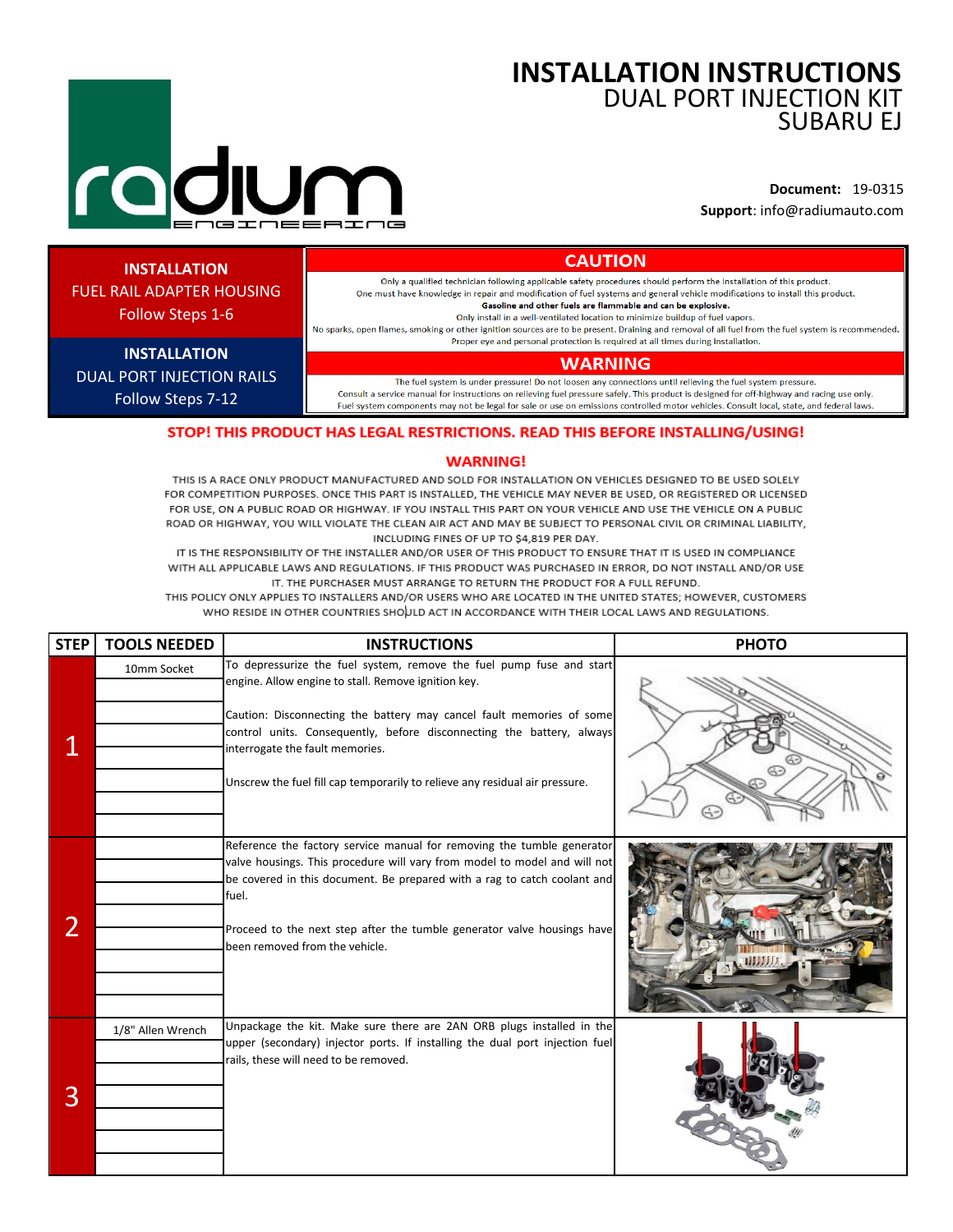| 4 | 5mm Allen Wrench<br>12mm Socket       | Depending on the Subaru model, the intake manifold's interior mounting holes will be in<br>unique locations. Rotate the included eccentric blocks 180 degrees to match the specific<br>Subaru vehicle.<br>NOTE: The intake manifolds from the engines listed below are compatible. However,<br>top feed fuel rails and fuel injectors must be purchased separately.<br>04-06 Impreza STi<br>OEM side feed<br>05-06 Legacy GT<br>OEM side feed<br>04-05 Forester XT<br>OEM side feed<br>04-05 Outback XT<br>OEM side feed<br>Inspect and clean the cylinder head mating surface. Align and place the new<br>provided gaskets down on the cylinder heads.<br>Four of the long OEM M8x1.25mm mounting bolts (2 on each side) will NOT | INTAKE MANIFOLD COMPATIBILITY<br><b>08-14 WRX</b><br>07-19 STi<br>09-13 FXT<br>.0 0.<br>07-12 LGT<br>07-12 OBX<br>05 06 LGT SIDE FEED<br>05-06 OXT SIDE FEED<br><b>02-07 WRX</b><br>$06-08$ FXT<br>04-06 STI SIDE FEED<br>04-05 FXT SIDE FEED      |
|---|---------------------------------------|------------------------------------------------------------------------------------------------------------------------------------------------------------------------------------------------------------------------------------------------------------------------------------------------------------------------------------------------------------------------------------------------------------------------------------------------------------------------------------------------------------------------------------------------------------------------------------------------------------------------------------------------------------------------------------------------------------------------------------|----------------------------------------------------------------------------------------------------------------------------------------------------------------------------------------------------------------------------------------------------|
| 5 |                                       | be reused. Instead, the 4 short M8 bolts (shown) must be used for the outer<br>fuel rail housing holes. These bolts along with the OEM center bolts that<br>secure the fuel rail housings to the cylinder heads should be torqued to 18.4<br>ftlbs (25 Nm)<br>These fuel rail housings are compatible with OEM Subaru top feed fuel                                                                                                                                                                                                                                                                                                                                                                                                |                                                                                                                                                                                                                                                    |
| 6 |                                       | injectors and any injector with the same fitment properties.<br>When installing aftermarket fuel injectors, make sure the injectors have the<br>adapter "buckets" installed on the outlets, as shown in the photo.<br>If these adapters are not present, contact the injector manufacturer.                                                                                                                                                                                                                                                                                                                                                                                                                                        |                                                                                                                                                                                                                                                    |
|   | 10mm Socket<br><b>Electrical Tape</b> | Torque the 12 OEM bolts (6 on each side) that secure the intake manifold to<br>fuel rail housings to 6.1 ftlbs (8.25Nm).<br>Reinstall all components in reverse order. Protect the unused electrical<br>connectors with tape.<br>Reconnect the battery and refill coolant system. Cycle the ignition switch a<br>few times (without starting engine). CHECK FOR LEAKS! If no leaks are<br>found, start the engine and check again while running. Installation<br>complete                                                                                                                                                                                                                                                          |                                                                                                                                                                                                                                                    |
| 8 | 1/8" Allen Wrench<br>Petroleum Oil    | Before beginning, make sure the correct fuel injectors are on hand. Refer to the Radium<br>website for more info.<br>The DPI fuel rails are specific to the Radium Engineering fuel rail housings. First, remove<br>the 2AN ORB plugs from the upper secondary injector ports.<br>NOTE: There are 8 adapters (4 hats/4 seats) included for the primary injectors. For<br>OEM injectors, only the injector hats will be used. For aftermarket Bosch EV14<br>injectors, only the injector seats will be used.<br>Lubricate the injector adapter O-rings and install to the injectors.                                                                                                                                                | PRIMARY SETUP<br>RADIUM<br><b>BOSCH</b><br><b>FUEL</b><br><b>EV14</b><br><b>INJECTOR</b><br><b>FUEL</b><br>HAT<br><b>NJECTOR</b><br>OEM<br>RADIUM<br><b>UBARU</b><br><b>FUEL</b><br><b>FUEL</b><br><b>NJECTOR</b><br><b>NJECTOR</b><br><b>SEAT</b> |
| 9 | Petroleum Oil                         | Lubricate all adapter fitting O-rings and secure to the fuel rails.<br>NOTE: Adapter fittings are NOT included. The end ports are 10AN ORB and<br>the top ports are 8AN ORB.<br>Lubricate each fuel injector's top O-ring and fully insert into each Radium<br>fuel rail injector port. Press the included phenolic spacers into the underside<br>of the fuel rail mounts. Position the fuel rail assembly onto the fuel rail<br>housings and press to seat the lower injector O-rings.                                                                                                                                                                                                                                            |                                                                                                                                                                                                                                                    |